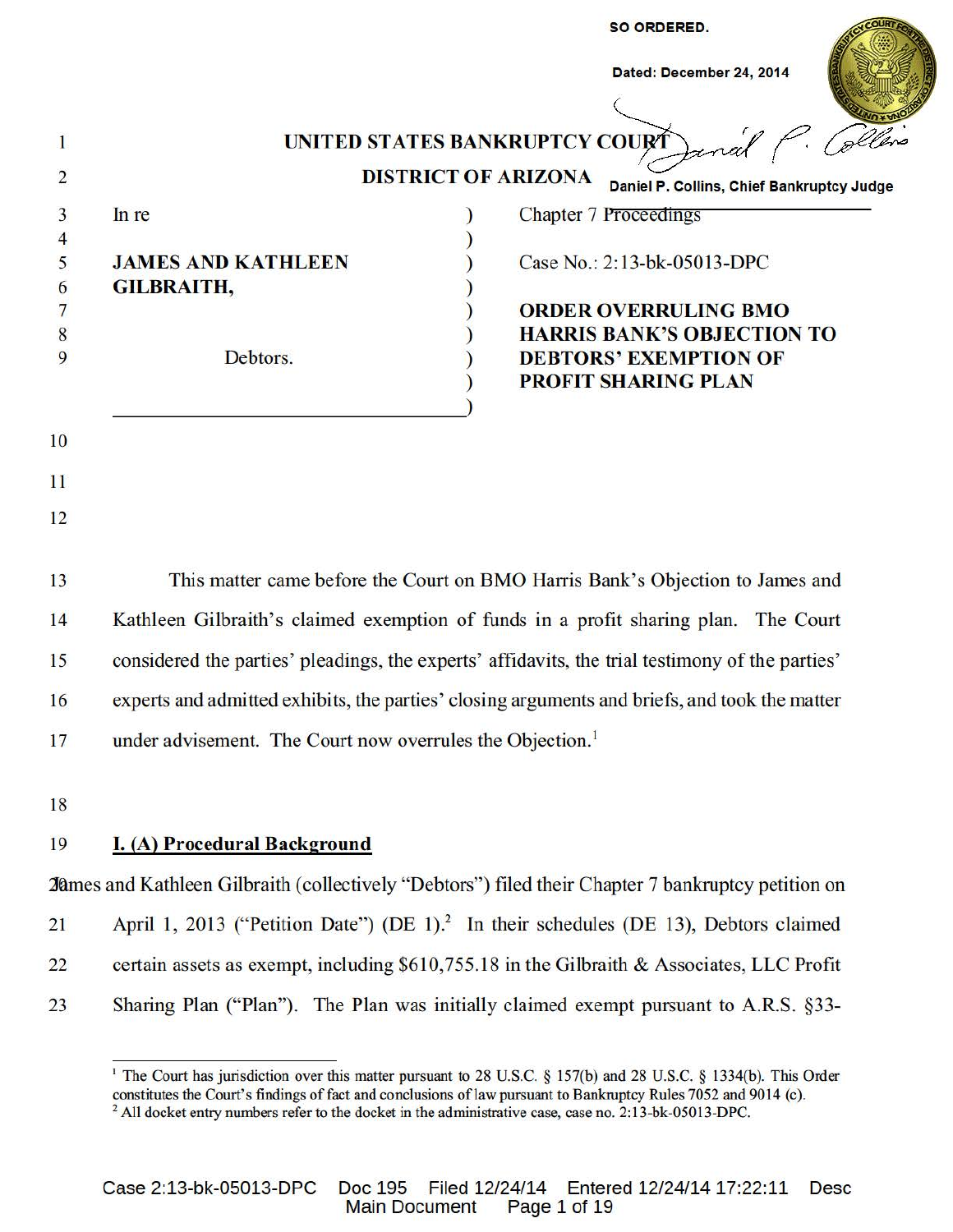1126(B). On April 22, 2013, BMO Harris Bank ("Bank") filed an Objection to the Debtors' claimed exemption of the Plan ("Objection") (DE 20). On the same date, Debtors filed an Amended Schedule C (DE 22), changing their claimed exemption of the Plan from the Arizona exemption available under A.R.S. § 33-1126(B), to the federal Bankruptcy Code 28 ("Code") exemption, 11 U.S.C.  $\S 522(b)(3)(C)$ .<sup>3</sup> Debtors filed their Response to the Bank's Objection ("Response") on May 8 (DE 29), to which the Bank filed its Reply on May 10 (DE 30), along with a Rule 2004 Motion for Production of Documents ("2004 Motion") related to the Plan (DE 31). Debtors produced the requested Plan documents.

On May 19, 2013, James Gilbraith ("Mr. Gilbraith") executed a new adoption agreement ("2013 Adoption Agreement") for the Plan. The Debtors then submitted to the Internal Revenue Service ("IRS") the 2013 Adoption Agreement, Form 5500-EZ annual reports ("5500 Reports") for Plan tax years 2005-2012, an application to participate in the IRS's Voluntary Correction Program ("VCP"), a Model VCP Compliance Statement, and a request for the IRS to waive any penalties relating to the late submission of the 5500 Reports (collectively "VCP File"). VCP is a program under the umbrella of the IRS's broader Employee Plans Compliance and Resolution System ("EPCRS").

**Of August 9, 2013, the IRS sent to the Debtors a Compliance Statement and a letter relating to their**  VCP File (collectively "Compliance Statement"). In the Compliance Statement, the IRS approved the Plan's proposed corrective actions and stated that it would not disqualify the Plan. On September 9, Debtors filed a Supplement to their Response ("First Supplement") (DE 84). The Bank filed its Reply ("First Supplement Reply") on November 15 (DE 103). On February 28, 2014, Debtors filed a Second Supplement to their Response ("Second Supplement") (DE 115) and expert Michael Pietzsch's Affidavit (DE 115, Ex. 1). In March, the Bank replied ("Second Supplement Reply") (DE 120),

<sup>&</sup>lt;sup>3</sup> All references to the "Code" refer to Title 11 of the United States Code.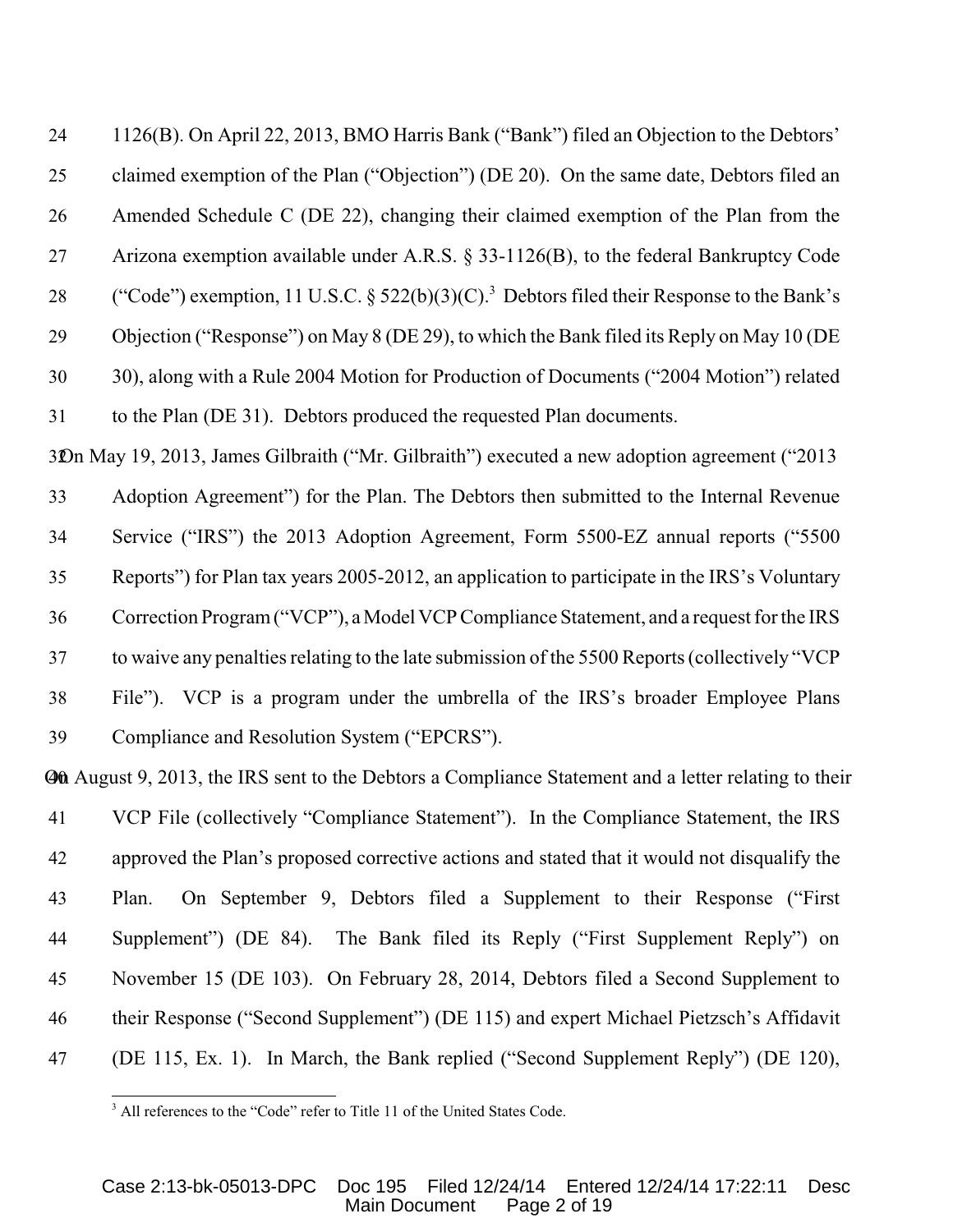and in April, filed expert David Heap's Affidavit (DE 128). The case was subsequently reassigned to this Court for a trial set for September 2014. Both parties submitted amended expert affidavits ("Amended Pietzsch Affidavit" and "Amended Heap Affidavit") (DE 172 and 155, respectively), and this Court held a trial on the Objection on September 15 and 16, 2014. The parties filed closing briefs on October 16, 2014 (DE 190 and 191).

### **I. (B) Factual Background**

S5o5me law firms draft standardized prototype tax-exempt plans, for which the firm will seek a positive opinion letter from the IRS confirming that the prototype plan's form complies with the 57 sections of the Internal Revenue Code of 1986 ("IRC")<sup>4</sup> exempting it from taxation. Such law firms then offer these prototype plans to their employer clients. These plans are attractive to employers because they can generally rely on the IRS opinion letter to the law firm confirming the prototype plan's tax-exempt qualification, provided the employer 61 follows the terms of the prototype plan. Rev. Proc. 2005-16  $\S$  19 (describing when an 62 adopting employer can rely on a standardized master and prototype plan's opinion letter).<sup>5</sup>

 Debtor James Gilbraith ("Mr. Gilbraith"), in his capacity as 100% owner and sole member of Gilbraith & Associates, LLP, created the Plan when he adopted Bryan Cave 66 LLP's Prototype Defined Contribution Plan ("Prototype Plan")<sup>6</sup> on December 21, 2004 ("2004 Adoption"). Bryan Cave received IRS opinion letters approving the form of the Prototype Plan in 2002 and 2008 (collectively the "Opinion Letters").

<sup>5</sup> In his Amended Affidavit, Pietzsch accurately observes that Rev. Proc. 2005-16 has been superseded by Rev. Proc. 2011-49, but that the relevant language survived verbatim. Amended Pietzsch Affidavit, ¶ 16, 6:20-22.

<sup>&</sup>lt;sup>4</sup> All IRC section references refer to Title 26 of the United States Code.

The IRS refers to this class of plans as "standardized M&P plans," with "M&P" standing for "master and prototype."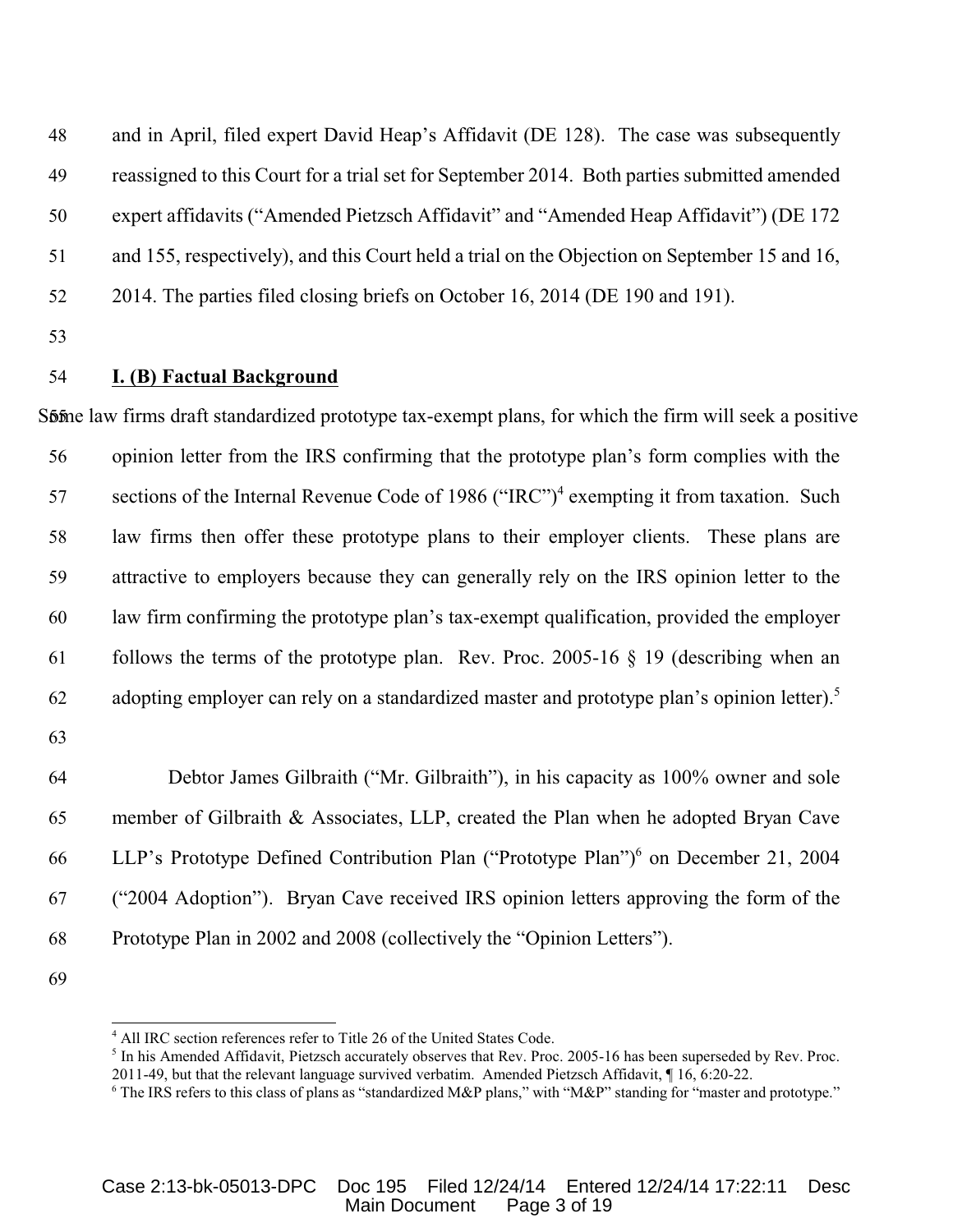#### **II. Issues**

 This case concerns the Code's §522(b)(3)(C) exemption for certain tax-exempt retirement funds and other accounts. The primary issue is whether the Plan was "qualified" under IRC §401(a) as of the Petition Date. To be qualified, the Plan had to have received a "favorable determination" under IRC §7805 that was effective on the Petition Date. If the Plan had received such a determination, the Bank must rebut the Code's presumption that the Plan was exempt. If the Plan had not received a favorable determination under IRC §7805, Debtors must show there was no previous adverse ruling from a court or the IRS regarding the Plan's qualification, and that the Plan was in "substantial compliance" with the IRC on the Petition Date. If there was neither a favorable determination nor an adverse prior ruling, and the Plan was not in substantial compliance, Debtors must prove they were not materially responsible for the Plan's failure to comply with the IRC.

### **III. Summary of the Parties' Arguments**

### **(a) Bank's Arguments**

 The Bank argues the Plan was not qualified on the Petition Date because of the (1) failure to timely execute an agreement adopting Plan amendments required by IRS 87 Cumulative List 2004-84 and Notice 2005-95 (collectively "Required Amendments")<sup>7</sup>; and (2) failure to timely file the Plan's required annual 5500 Reports for the years 2005 through 2012. The Bank contends these failures cost the Plan its tax-exempt status under IRC section 401(a) and disqualified it as of the Petition Date.

 The Bank also argues that the Plan is not presumed to be exempt because neither of the Opinion Letters is a favorable determination from the IRS for the Plan. Even if the

<sup>&</sup>lt;sup>7</sup> The deadline for timely adoption of the Required Amendments was April 30, 2010. Amended Heap Affidavit,  $\llbracket 26$ , 8:7-8.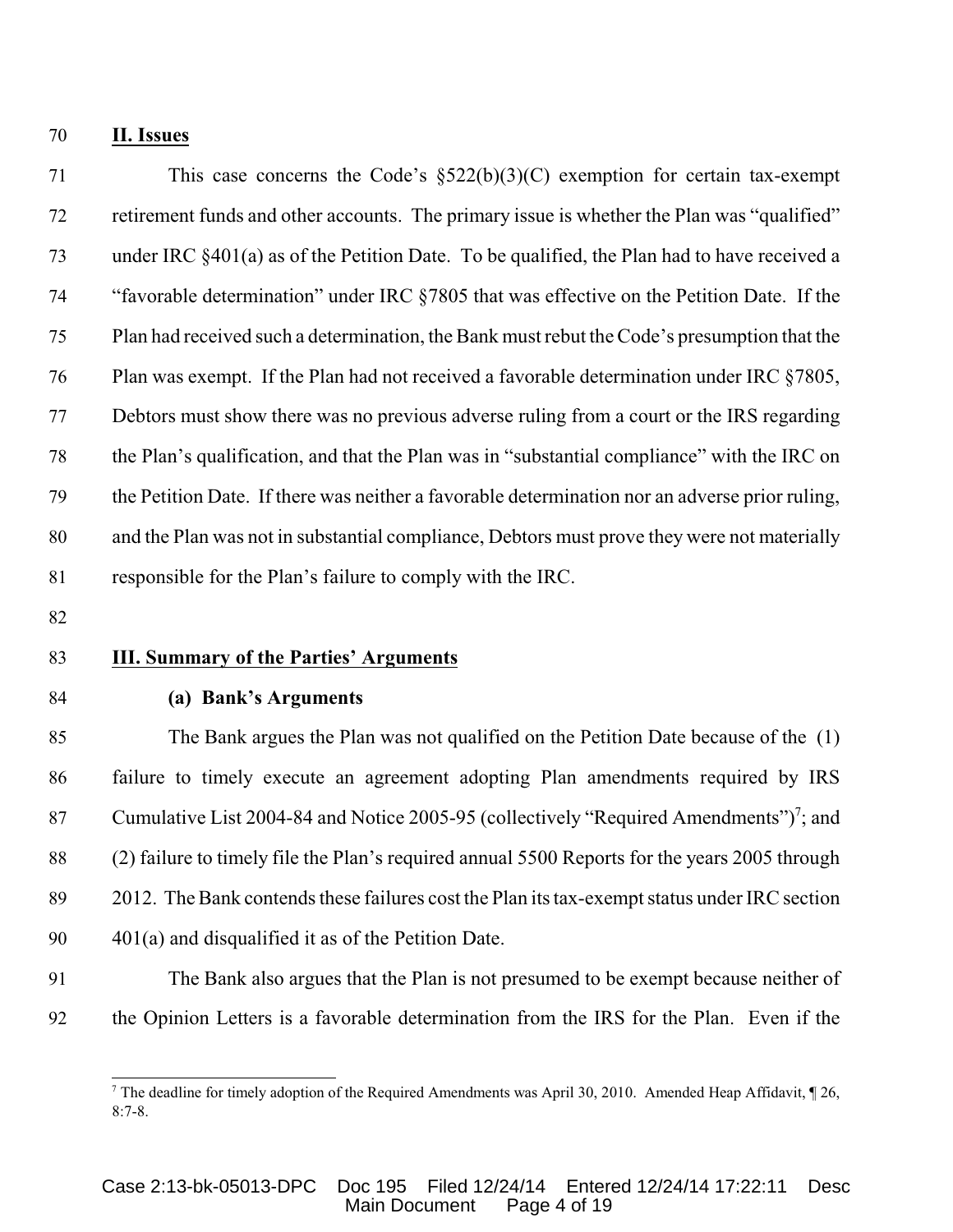Opinion Letters were favorable determinations, the Bank contends that neither was effective as to the Plan on the Petition Date because the Required Amendments had not been adopted as of the Petition Date. The Bank also urges that the failures to timely file the Plan's 5500 Reports, adopt the Required Amendments, or to have any practices or procedures in place to prevent such failures, were evidence that the Plan was not in substantial compliance with the IRC as of the Petition Date. Lastly, the Bank argues that Kathleen Gilbraith's ("Ms. Gilbraith") lack of culpability is irrelevant and that Mr. Gilbraith's negligence in managing the Plan on behalf of the marital community bars a finding in favor of Ms. Gilbraith or the 101 marital community under  $\S522(b)(4)(B)(ii)(II)$ .

### **(b) Debtors' Arguments**

 Debtors contend that, at no time relevant to this matter, was the Plan ever disqualified, that any noncompliance on the Petition Date did not disqualify the Plan, and that the post- petition correction of any noncompliance was retroactive back to a time period prior to the Petition Date. Debtors argue that the Opinion Letters are favorable determinations of the Plan qualifying it as of the Petition Date and that the Bank failed to rebut the presumption that the Plan was exempt on the Petition Date.

 Alternatively, Debtors urge that if the Plan had not received a favorable determination effective on the Petition Date via the Opinion Letters, neither a court nor the IRS had previously issued an adverse determination and the Plan was in substantial compliance with the IRC. Debtors support their position by noting that the IRS did not penalize the Plan for untimely filing the 5500 Reports and the IRS accepted the submitted 2013 Adoption Agreement in correction of the earlier failure to timely adopt the Required Amendments.

 Finally, the Debtors argue that, if the Plan did not have an effective favorable determination on the Petition Date and if the Plan was not in substantial compliance with the IRC, that Ms. Gilbraith's exemption saves the Plan. According to this theory, because the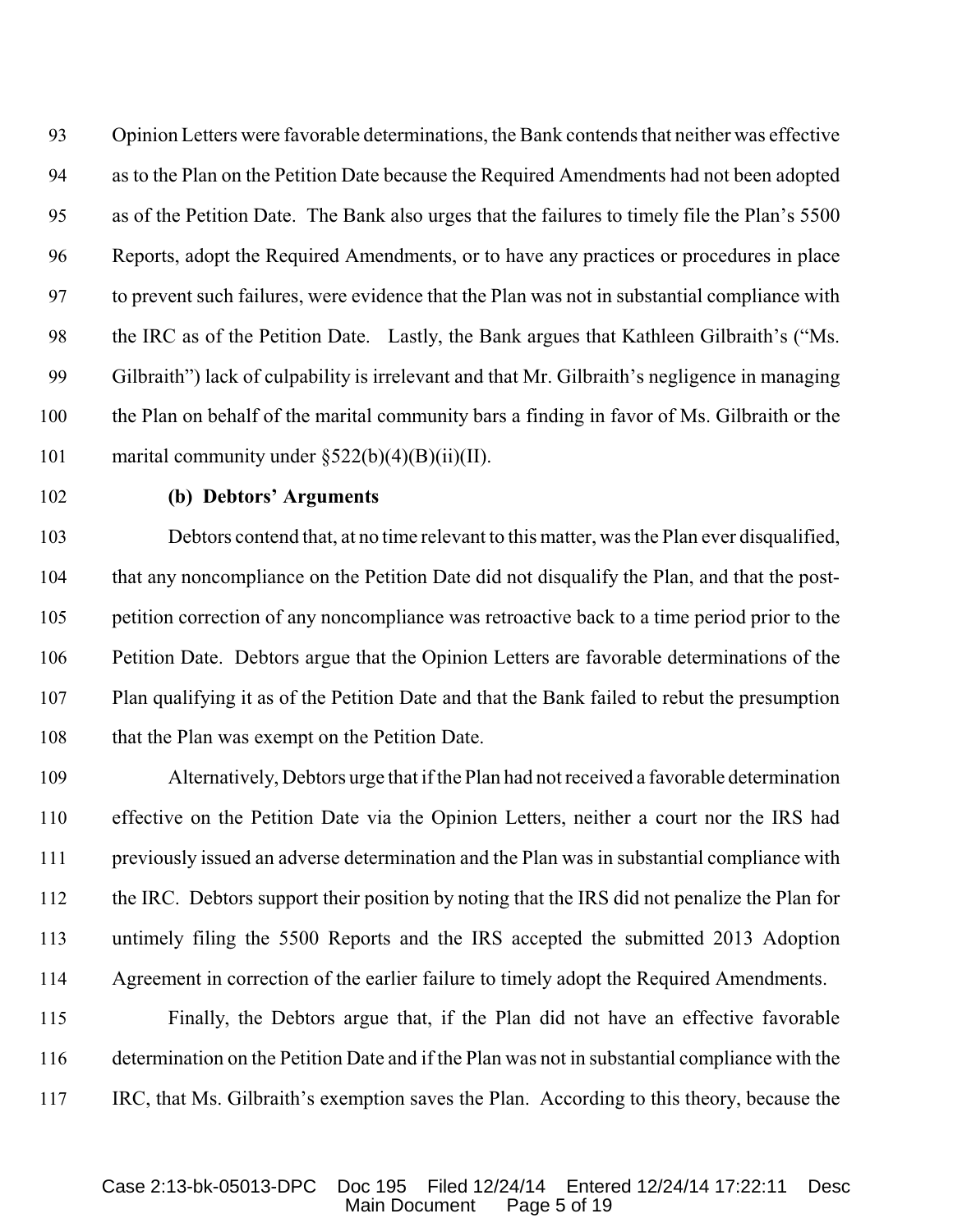| 118 | Plan was for the benefit of the marital community, Ms. Gilbraith's complete lack of            |
|-----|------------------------------------------------------------------------------------------------|
| 119 | involvement with the Plan's management causes her to be "not materially responsible" for       |
| 120 | the Plan's non-compliance and that she can claim a valid $\S522(b)(3)(C)$ exemption on behalf  |
| 121 | of her marital community.                                                                      |
| 122 | <b>IV. Relevant Law and Revenue Procedures</b>                                                 |
| 123 | Because this case involves the intersection of bankruptcy law, tax law, and a number           |
| 124 | of IRS Revenue Procedures, the Court provides the following brief overview of the legal and    |
| 125 | regulatory sources of authority at play in this matter.                                        |
| 126 | (a) Bankruptcy Law                                                                             |
| 127 | The Code, bankruptcy case law, and the Federal Rules of Bankruptcy Procedure                   |
| 128 | provide as follows.                                                                            |
| 129 | 1. The Code Exempts Tax-Exempt Funds and Accounts                                              |
| 130 | Section $522(b)(3)(C)$ of the Code exempts from the property of the estate "retirement"        |
| 131 | funds to the extent that those funds are in a fund or account that is exempt from taxation     |
| 132 | under section 401  of the Internal Revenue Code of 1986." IRC section 401(a) sets forth        |
| 133 | the qualification requirements which pension, profit-sharing, and stock bonus plans must       |
| 134 | meet in order to be tax-exempt.                                                                |
| 135 | 2. Certain Funds Are Presumed Exempt                                                           |
| 136 | Money in a fund or account claimed as exempt under section $522(b)(3)(C)$ is                   |
| 137 | presumed to be exempt if the fund "has received a favorable determination under section        |
| 138 | 7805 of the Internal Revenue Code of 1986, and that determination is in effect as of the date  |
| 139 | of the filing of the [bankruptcy] petition." 11 U.S.C. $\S$ 522(b)(4)(A). This Code provision  |
| 140 | parallels the Ninth Circuit's broader case law on the point, which is that a claimed exemption |
| 141 | is "presumptively valid." In re Nicholson, 435 B.R. 622, 630 (9th Cir. BAP 2010) (quoting      |

Case 2:13-bk-05013-DPC Doc 195 Filed 12/24/14 Entered 12/24/14 17:22:11 Desc Main Document Page 6 of 19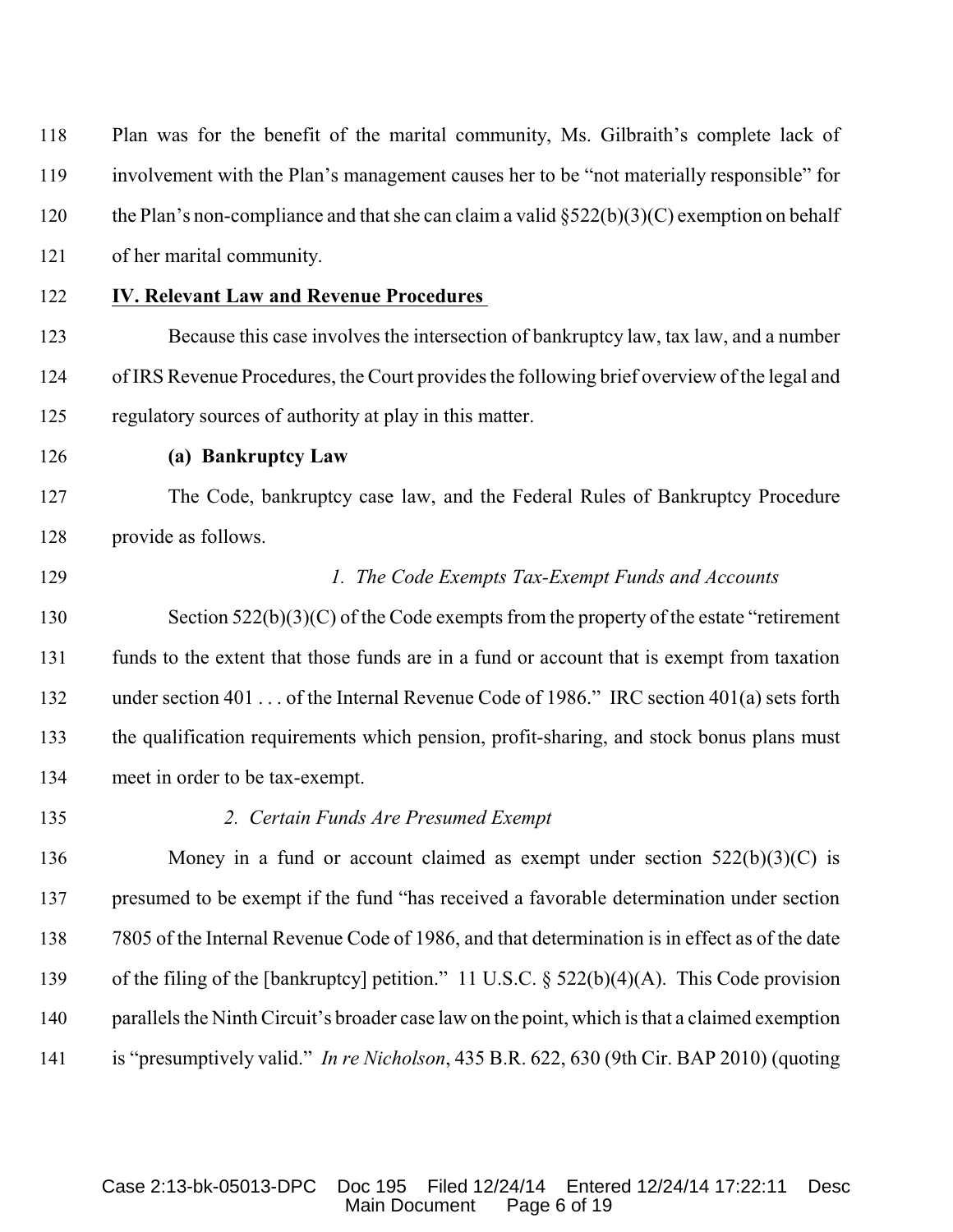| 142 | <i>In re Carter</i> , 182 F.3d 1027, 1029 n. 3 (9th Cir. 1999)). IRC §7805 provides the foundation   |
|-----|------------------------------------------------------------------------------------------------------|
| 143 | for the rules and regulations used to enforce the IRC as it pertains to retirement plans.            |
| 144 |                                                                                                      |
| 145 |                                                                                                      |
| 146 | 3. Debtors' Burden When Seeking to Exempt a Plan Which is Not Presumed                               |
| 147 | Exempt                                                                                               |
| 148 | Debtors may exempt money in a fund or plan that has not received a favorable                         |
| 149 | determination under IRC $\S$ 7805 if: (1) neither a court nor the IRS has made an adverse            |
| 150 | determination as to the fund, and either (2) the fund "is in substantial compliance with the         |
| 151 | applicable requirements" of the IRC, or $(3)$ the fund is not in substantial compliance with the     |
| 152 | IRC, but "the debtor is not materially responsible for that failure." 11 U.S.C. $\S$ 522(b)(4)(B).   |
| 153 | 4. Debtors' Right to Participate in VCP on the Petition Date                                         |
| 154 | Filing of a bankruptcy petition is the point in time at "which the status and rights of              |
| 155 | the bankrupt, the creditors, and the trustee in other particulars are fixed." Myers v. Matley,       |
| 156 | 318 U.S. 622, 626, 63 S. Ct. 780, 783 (1943). Debtors' exemption rights are fixed upon their         |
| 157 | filing a bankruptcy petition. This is "the so-called 'snapshot' rule" discussed by the Ninth         |
| 158 | Circuit in the case of <i>In Re Jacobson</i> , 676 F. 3d 1193, 1199 (9th Cir. 2012).                 |
| 159 | 5. Debtors Had the Right to Correct Plan Failures with Retroactive Effect                            |
| 160 | Mr. Gilbraith, as sole member and owner of the Plan's sponsor, Gilbraith $\&$                        |
| 161 | Associates, LLC, had the right to participate in VCP on and after the Petition Date. An              |
| 162 | unpublished Ninth Circuit BAP opinion addressed the meaning and effect of IRS compliance             |
| 163 | statements which declined to seek disqualification of two plans after the debtor, post-petition,     |
| 164 | corrected the pre-petition plan failures via VCP. In <i>In re Richey</i> , the BAP found the debtors |
| 165 | "possessed a right under federal tax law to participate in the VCP and to cure any defects           |

Case 2:13-bk-05013-DPC Doc 195 Filed 12/24/14 Entered 12/24/14 17:22:11 Desc Main Document Page 7 of 19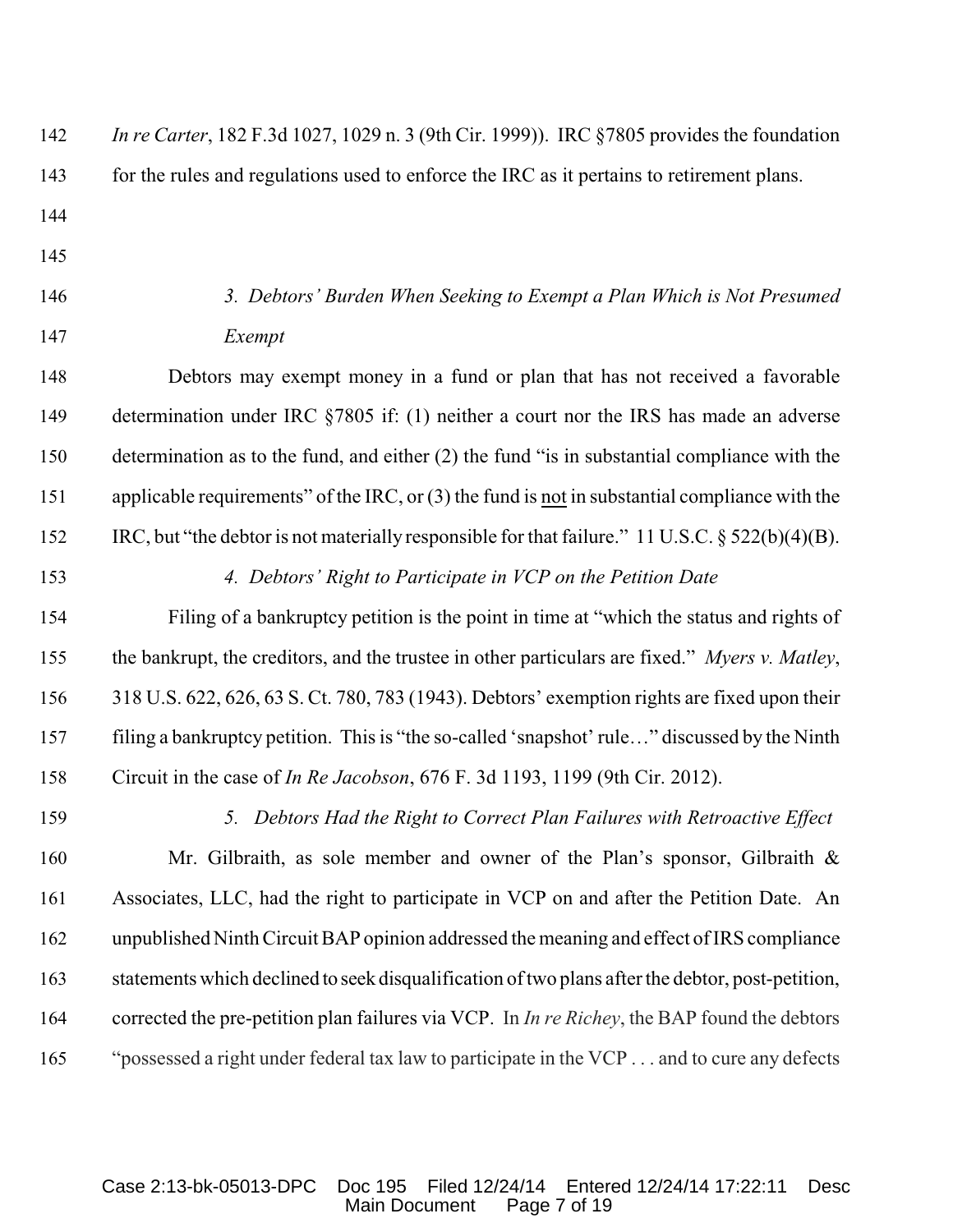| 166 | potentially disqualifying the Plans to bring them back into compliance with a retroactive                     |
|-----|---------------------------------------------------------------------------------------------------------------|
| 167 | effect." In re Richey, 2011 WL 4485900, at *11 (9th Cir. BAP 2011).                                           |
| 168 |                                                                                                               |
| 169 | 6. Objecting Party's Burden of Persuasion                                                                     |
| 170 | Federal Rule of Bankruptcy Procedure 4003(c) states: "the objecting party has the                             |
| 171 | burden of proving that the exemptions are not properly claimed."                                              |
| 172 | 7. Exemption Statutes are Liberally Construed in Favor of the Debtor                                          |
| 173 | Exemption statutes are to be liberally construed in favor of a debtor because doing so                        |
| 174 | advances the purpose of such exemptions as well as the fresh start a discharge is intended to                 |
| 175 | grant to an honest debtor. See In re Glimcher, 458 B.R. 549, 550 (Bankr. D. Ariz. 2011); In                   |
| 176 | re Rolland, 317 B.R. 402, 412-3 (Bankr. C.D. Cal. 2004).                                                      |
| 177 | (b) Revenue Procedures                                                                                        |
| 178 | Applicable IRS Revenue Procedures provide as follows.                                                         |
| 179 | 1. An Adopting Employer Can Rely on a Prototype Plan's Opinion Letter                                         |
| 180 | "An employer adopting a standardized M&P plan may rely on that plan's opinion                                 |
| 181 | letter except as provided in (1) through $(3)^8$ and section 19.03 below, if the sponsor <sup>9</sup> of such |
| 182 | plan has a currently valid favorable opinion letter, [and] the employer has followed the terms                |
| 183 | of the plan " Rev. Proc. 2005-16 $\S$ 19.01.                                                                  |
| 184 | 2. An Opinion Letter Can Qualify as a Favorable Determination                                                 |
| 185 | "If an employer can rely on a favorable opinion or advisory letter pursuant to this                           |
| 186 | section, the opinion or advisory letter shall be equivalent to a favorable determination letter."             |
| 187 | Rev. Proc. 2005-16 § 19.04.                                                                                   |

<sup>&</sup>lt;sup>8</sup> The circumstances described in these subsections do not apply to the facts of this case.

The IRS refers to an employer, such as Gilbraith & Associates, which adopts a standardized M&P plan as "sponsor" or "plan sponsor." Gilbraith & Associates "ha[d] a currently valid favorable opinion letter" to the extent that it could rely on the Opinion Letters for the Plan. *See infra* Part V.(b).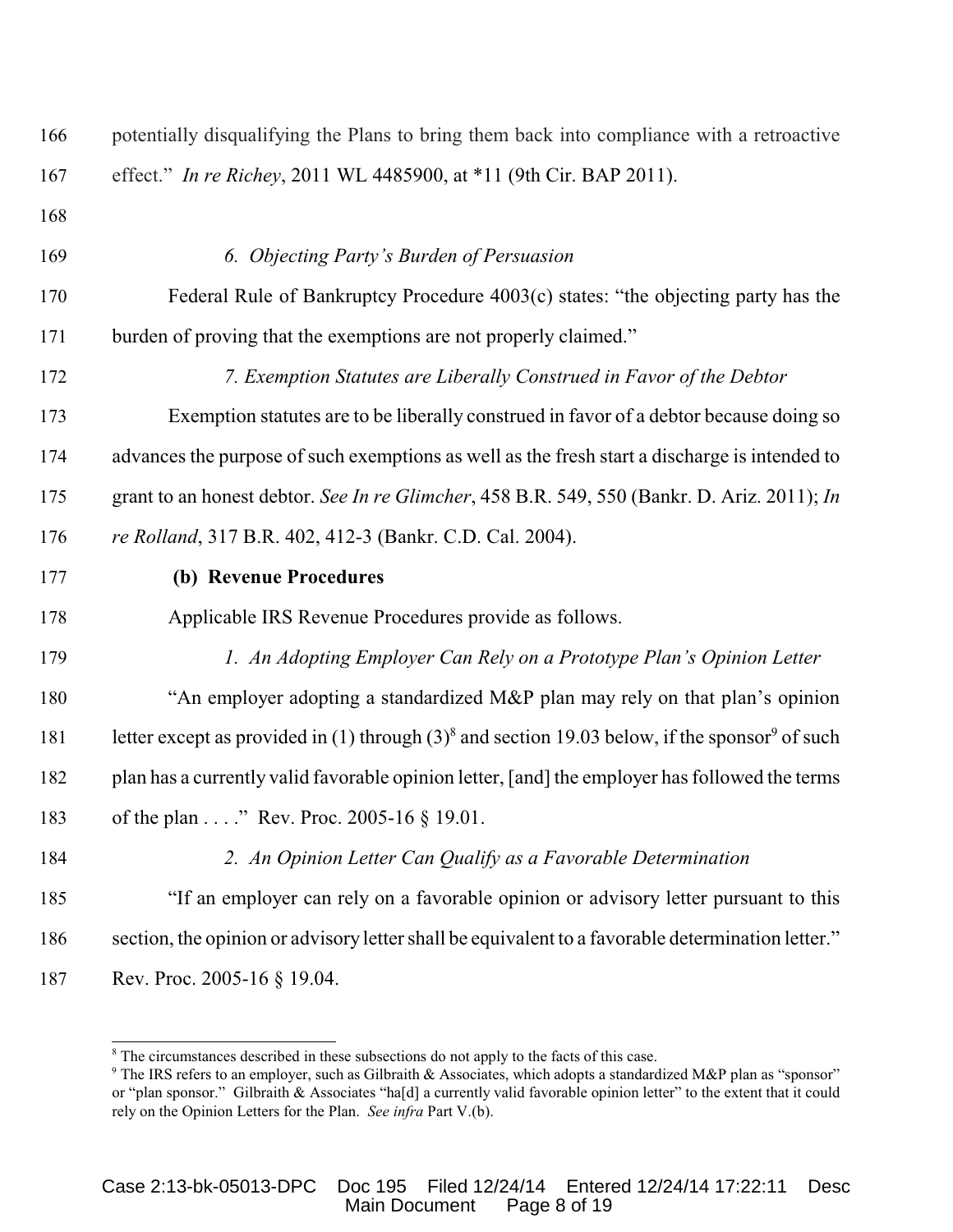#### *3. Types of Qualification Failures*

 Rev. Proc. 2003-44 defines a number of terms important to the Court's analysis. "Qualification Failure means any failure that adversely affects the qualification of a plan." Rev. Proc. 2003-44 § 5.01(2) (quotation marks omitted). There are four such types of failures. *Id.*

 Of the four types of "Qualification Failures," two are relevant to this case. A "Plan Document Failure" is "a plan provision (or the absence of a plan provision) that, on its face, violates the requirements of § 401(a) . . . ." *Id.* at § 5.01(2)(a). An "Operational Failure" is "a Qualification Failure . . . that arises solely from the failure to follow plan provisions." *Id.* at § 5.01(2)(b). Debtors concede the failure to timely adopt the Required Amendments was a Plan Document Failure, but deny that there were any Operational Failures. The Bank concedes that there were no Operational Failures pertinent to the Plan in question.

### *4. Plan Sponsors Can Correct Plan Document Failures via VCP*

 "A Plan Sponsor may use VCP . . . for a Qualified Plan . . . to correct Plan Document, Demographic, and Operational Failures by a plan amendment, . . . provided that the amendment complies with the applicable Code requirements, including, for a Qualified Plan, § 401(a)." Rev Proc. 2013-12 § 4.05(1).

## *5. Corrections Made via VCP Have Retroactive Effect to Date of Failure*

 Rev. Proc. 2013-12 § 6.02(1), titled "Restoration of benefits," states: "The correction method should restore the plan to the position it would have been in had the failure not occurred, including restoration of current and former participants and beneficiaries to the benefits and rights they would have had if the failure had not occurred." The retroactive effect of VCP corrections is further supported by the IRS's own Model VCP Submission Compliance Statement, Appendix C Part II, Schedule 2, Section II ("Section II"). Section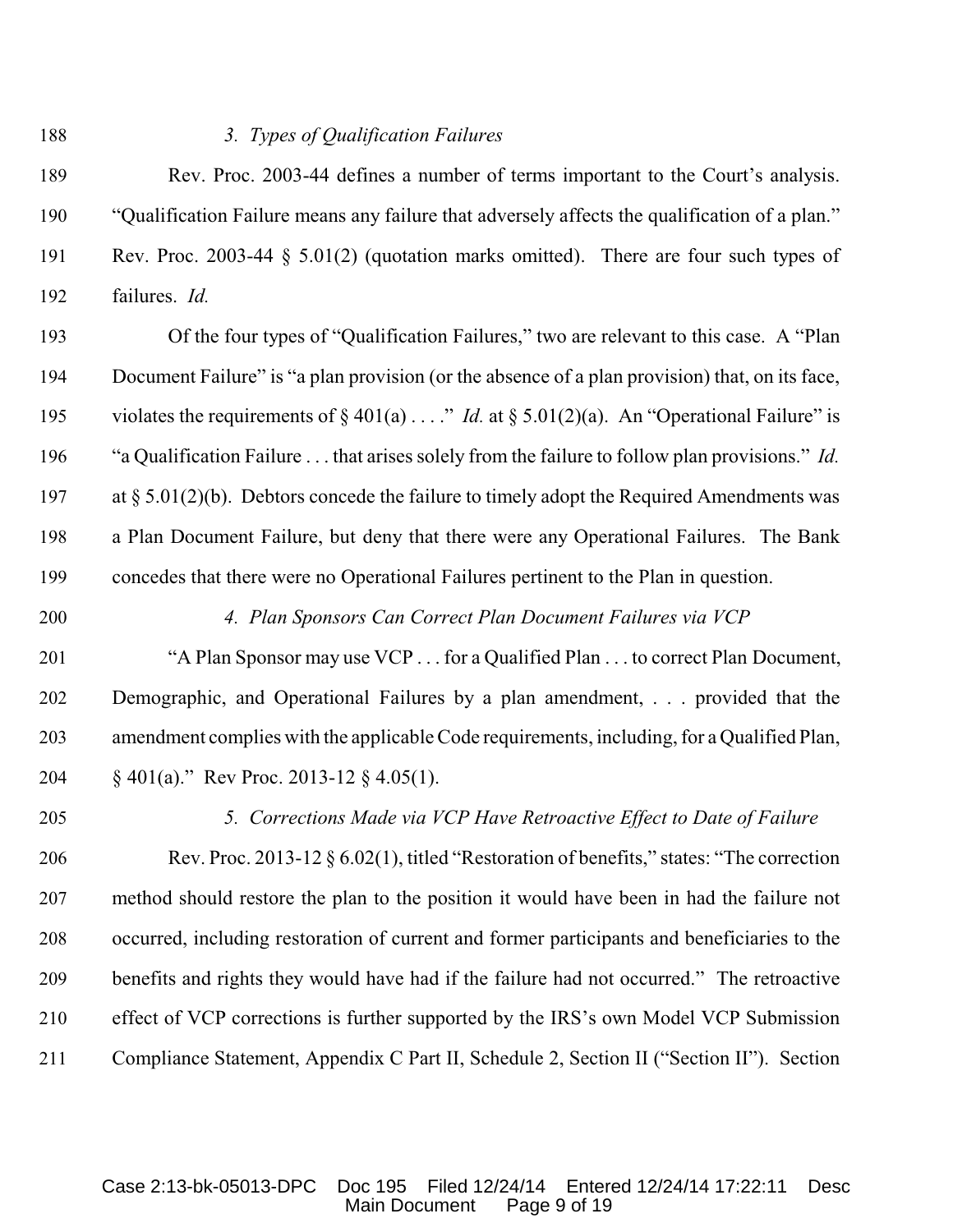II is titled "Description of Proposed Method of Correction," and includes a check box next to the following description:

 "A. Qualified Plan. The Plan Sponsor has adopted (or will adopt) amendments that satisfy the requirements of all of the items checked in Section IA of this Appendix C Part II, Schedule 2, retroactively to the effective dates of the specific provisions contained in the amendments. The amendments and restated plan documents (where applicable) are enclosed with this submission." Rev. Proc. 2013-12, (emphasis added) *available at* http://www.irs.gov/irb/2013- 222 04 IRB/ar06.html#d0e5276. This box is checked in the Debtors' IRS-signed Compliance Statement. *6. Failing to File the 5500 Reports Was Not a Qualification Failure* "[T]he correction programs are not available for events for which the [IRC] provides tax consequences other than plan disqualification . . . For example, failures to file the Form 5500 series cannot be corrected under this revenue procedure." Rev. Proc. 2013-12 § 6.09(1). *7. Relief from Civil Penalties for Failing to Timely File 5500 Reports* Rev. Proc. 2014-32 established the Pilot Penalty Relief Program - Late Annual Reporting for Non-Title I Retirement Plans ("One-Participant Plans" and Certain Foreign Plans) ("Pilot Program"). Although Rev. Proc. 2014-32 did not take effect until June 2, 2014 (a year after Gilbraith had submitted the VCP File), it seemingly would have applied to this situation. The Pilot Program "provid[es] administrative relief to plan administrators and plan sponsors of certain retirement plans from the penalties otherwise applicable . . . for a failure 236 to timely comply with the annual reporting requirements imposed under  $\dots$  the [IRC].<sup> $10$ </sup> Rev. Proc. 2014-32 § 1.

<sup>&</sup>lt;sup>10</sup> The omissions indicated by the ellipses are, respectively: "under §§ 6652(e) and 6692 of the [IRC]," and "§§ 6047(e), 6058, and 6059 of."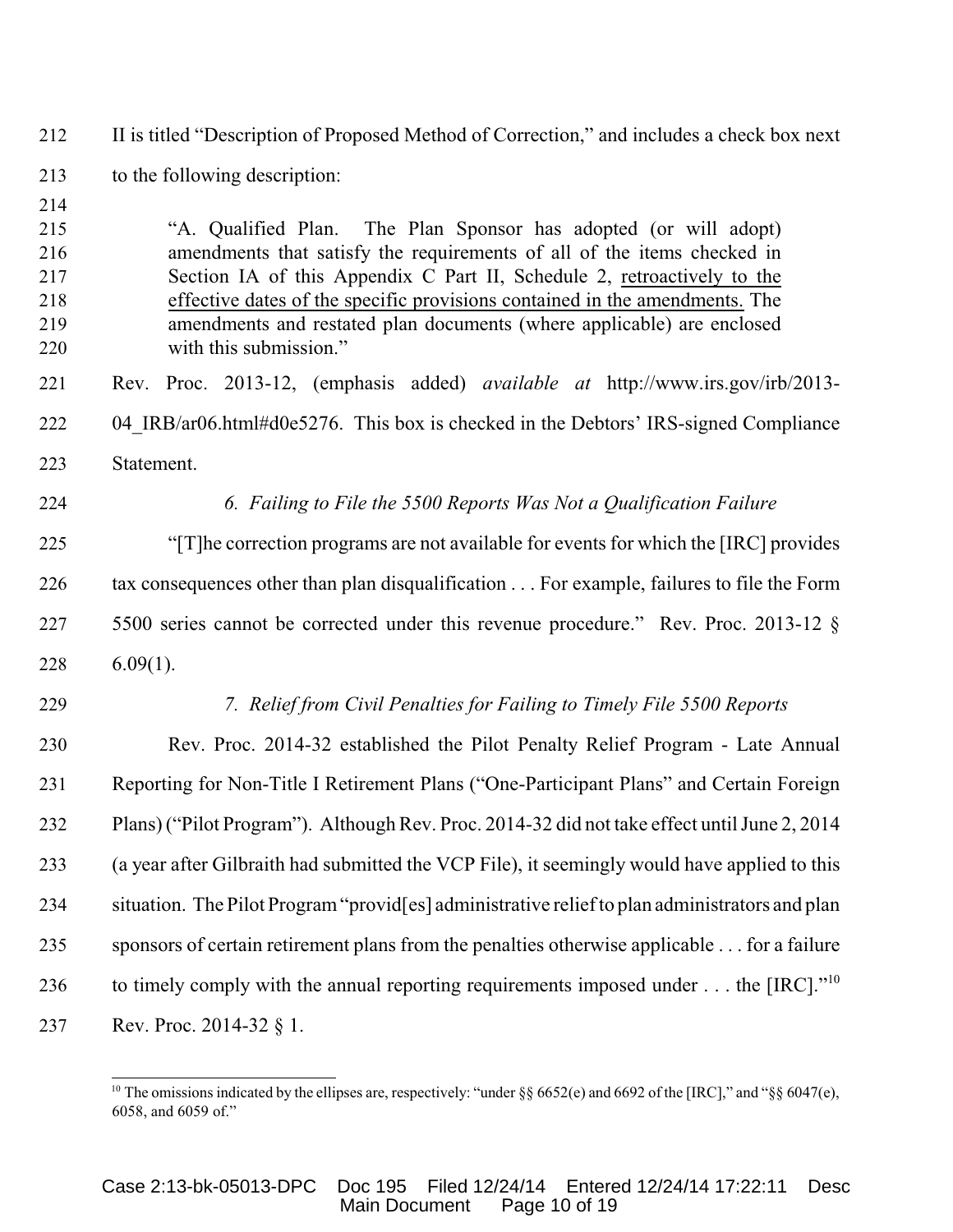Absent the Pilot Program, "[p]lan sponsors and plan administrators who fail to file timely Form 5500 series annual returns/reports for their retirement plans may be subject to civil penalties under the Code." *Id.* at § 2. The Plan would have been eligible for relief under the Pilot Program, and the IRS would have waived any penalties. *Id.* at §§ 4.02, 4.05, 242 and 5.01. This conclusion is supported by the fact that the IRS did not penalize the Plan for the untimely 5500 Reports. In any event, failure to timely file 5500 Reports appears to, at most, be a matter of assessing civil penalties not the outright disqualification of an offending plan.

- 
- **V. Analysis**
- 

### **(a) The Plan Was Qualified on the Petition Date**

 Debtors' bankruptcy filing neither restricted nor expanded the Debtors' right to participate in VCP. *Myers v. Matley*, 318 U.S. 622, 626, 63 S. Ct. 780, 783 (1943). The right to participate in VCP included the benefit of the retroactive effect of the IRS-approved corrective measures. Rev. Proc. 2013-12 § 6.02(1); *In re Richey*, 2011 WL 4485900, at \*11 (9th Cir. BAP 2011); IRS Compliance Statement § VII (DE 84, Ex. 1). Debtors learned of the Plan's defects post-petition and promptly submitted the VCP File to the IRS.

*1. Interpreting the Compliance Statement*

 The IRS responded to the VCP File by stating that "[t]he Service will not pursue the 257 sanction of revoking the tax-favored status of the plan under  $\S$  401(a), 403(b), 408(k), or 408(p) of the [IRC] on account of the failure(s) described in this submission." IRS Compliance Statement § VII (DE 84, Ex. 1). This statement identifies some important assumptions. First and most obviously, the IRS has the authority to revoke a plan's tax- favored status as a sanction for plan failures reported via VCP. Second, the IRS has the discretion to decline to sanction plan sponsors who report plan deficiencies via VCP. Third,

#### Case 2:13-bk-05013-DPC Doc 195 Filed 12/24/14 Entered 12/24/14 17:22:11 Desc Main Document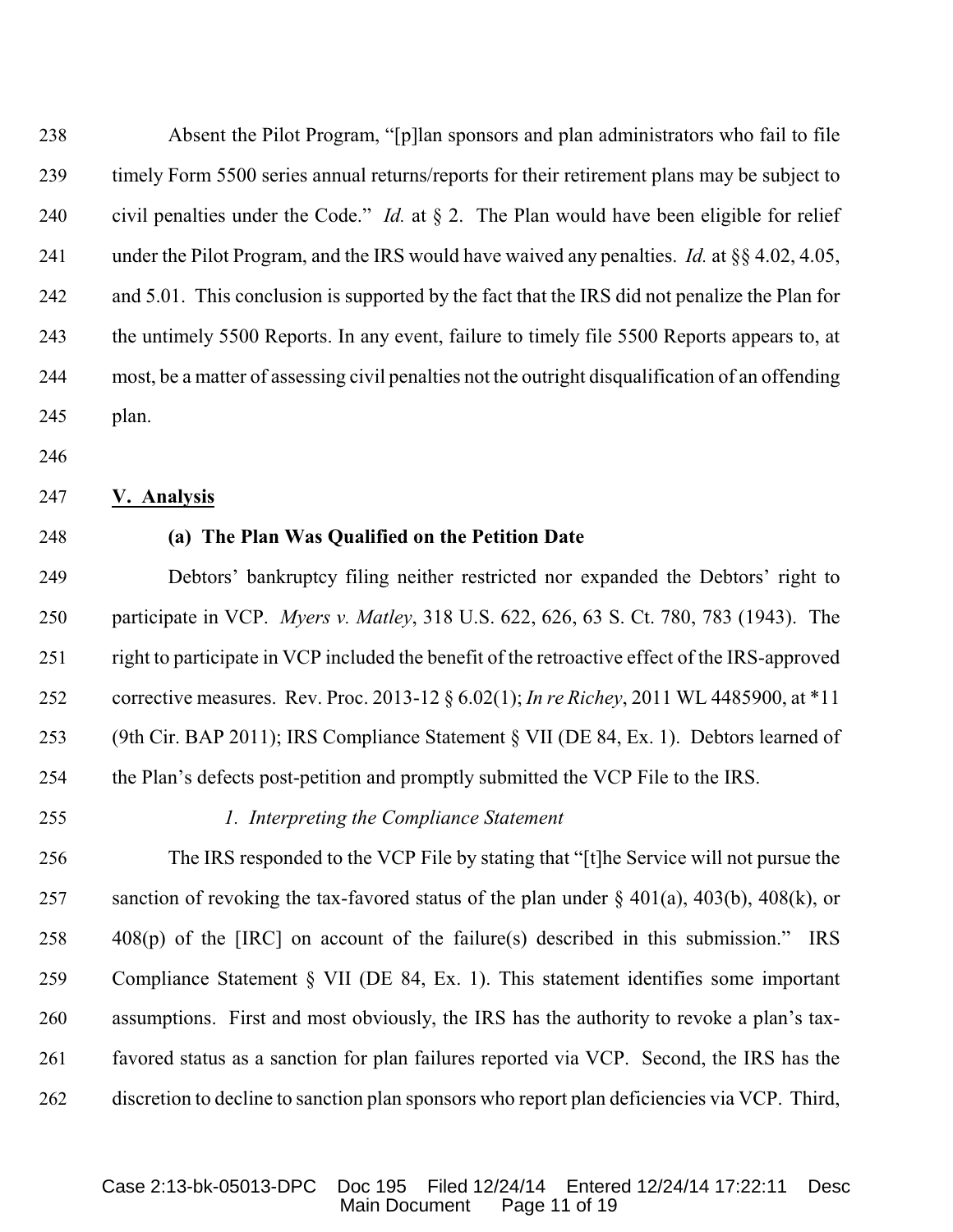at least some reported deficiencies do not, in the IRS's view, merit revocation of qualification under IRC section 401(a). Fourth, the IRS's use of the word "revoking" assumes and implies the Plan was qualified at the time of the Compliance Statement.

 In the Compliance Statement, the IRS limited the scope of its decision: "[t]his compliance statement considers only the acceptability of the correction method(s) and the revision(s) of administrative procedures described in the submission"; and "[t]he reliance provided by this compliance statement is limited to the specific failures and years specified . . . ." *Id.* The IRS also expressly conditioned its Compliance Statement on: "(1) there being no misstatement or omission of material facts in connection with the submission and (2) the completion of all corrections described in this compliance statement within one hundred fifty (150) days of the date of the compliance statement." *Id.* Nothing in the record suggests there were any misstatements in the VCF File or that necessary Plan corrections were not fully and timely made.

 The Compliance Statement does not indicate any sanction on account of the deficiencies in the VCP File. This omission, when read with the other assumptions and conditions of the Compliance Statement, identifies a fifth assumption: in the IRS's view, if a VCP participant honestly and accurately describes its plan deficiencies in a VCP submission, and completes the IRS-approved corrections within a certain time, sometimes no sanction is warranted.

### *2. Applying the Facts to the Law*

 The failure to timely execute the Required Amendments was a Plan Document Failure, as that term is defined in Rev. Proc. 2003-44 § 5.01(2)(a). Plan Document Failures are a subset of Qualification Failures, which, by definition, "adversely affect[] the 286 qualification of a plan." Rev. Proc. 2003-44  $\S 5.01(2)$ . The Plan Document Failure was corrected by adopting the Required Amendments in the 2013 Adoption Agreement. Rev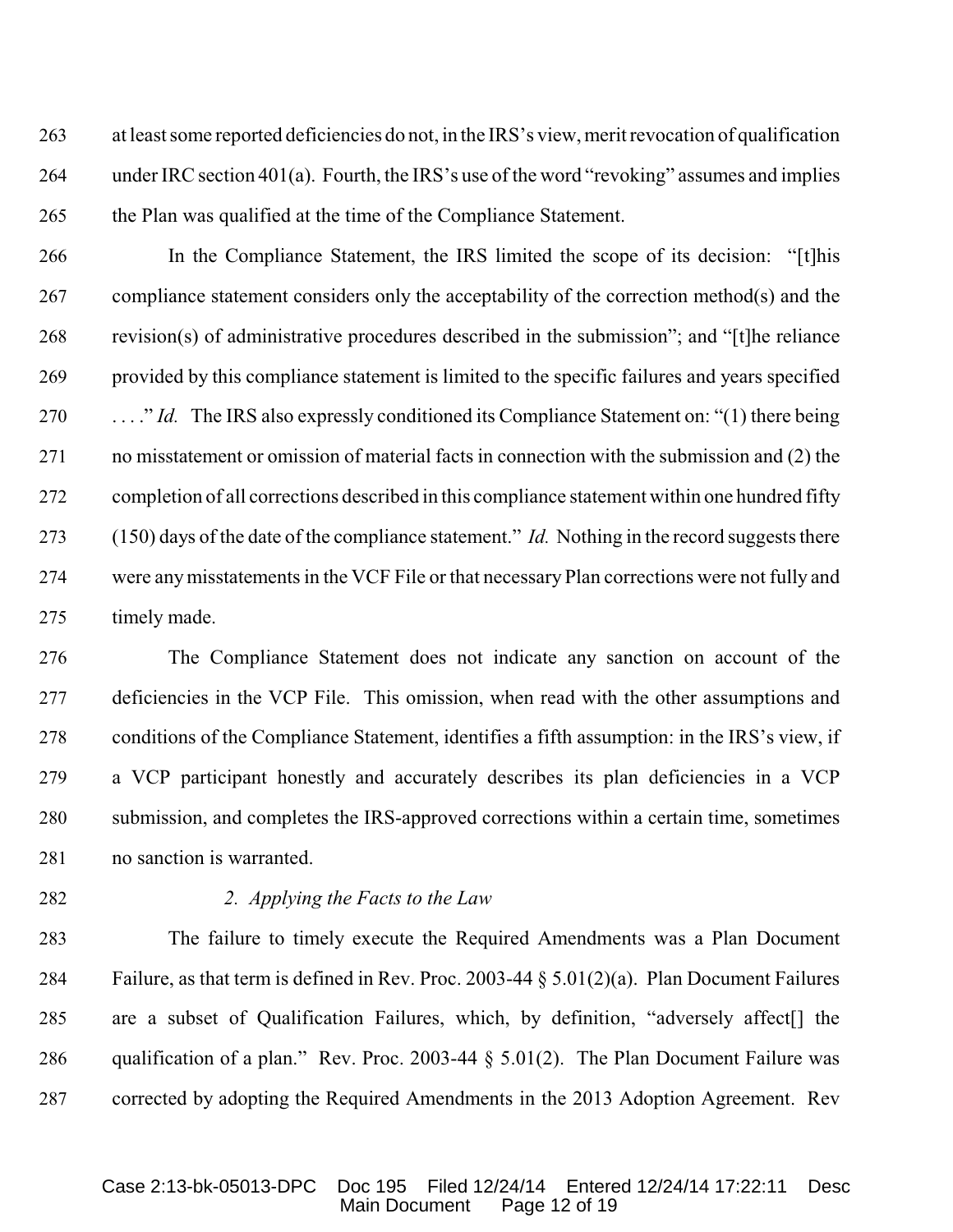Proc. 2013-12 § 4.05(1); IRS Compliance Statement § VII (DE 84, Ex. 1). The correction was retroactive "to the effective dates of the specified provisions contained in the amendments." IRS Compliance Statement § VII (DE 84, Ex. 1). The relevant effective date is April 30, 2010, which was the deadline for plan sponsors to adopt the Required Amendments. Accordingly, the correction of the Plan Document Failure was retroactive to April 30, 2010, well before the Petition Date. Rev. Proc. 2013-12 § 6.02(1); IRS Compliance Statement § VII (DE 84, Ex. 1).

 The failure to timely file the 5500 Reports was not a Qualification Failure. *See* Rev. Proc. 2013-12 § 6.09(1). This means the Compliance Statement would not and does not speak to the delinquent 5500 Reports because VCP is only available to correct Qualification Failures. Rev. Proc. 2003-44 § 4.01(2). Because the definition of Qualification Failure encompasses "any failure that adversely affects the qualification of a plan," it follows that the failure to timely file 5500 Reports had no adverse effect on the Plan's qualification. Rev. Proc. 2003-44 § 5.01(2)(a). The IRS's decision not to impose any penalties relating to the delinquent 5500 Reports and the lack of any mention of the 5500 Reports in the Compliance Statement support this conclusion.

 This Court also finds persuasive the *Richey* court's interpretation of the nearly- identical language from the compliance statements in that case as it relates to the status of the Plan's qualification. In *Richey*, the BAP held "[b]ecause the compliance statements express that the IRS will not seek the sanction of disqualification of the Plans, the Plans were and are, for all intents and purposes, qualified." *In re Richey*, 2011 WL 4485900, at \*11 (9th Cir. BAP 2011). The *Richey* court found meaning in the IRS's compliance statements in that case as it related to the defects' effects on the plans' qualification: "[a]ccording to the compliance statements, as far as the IRS was concerned the Plans were now in compliance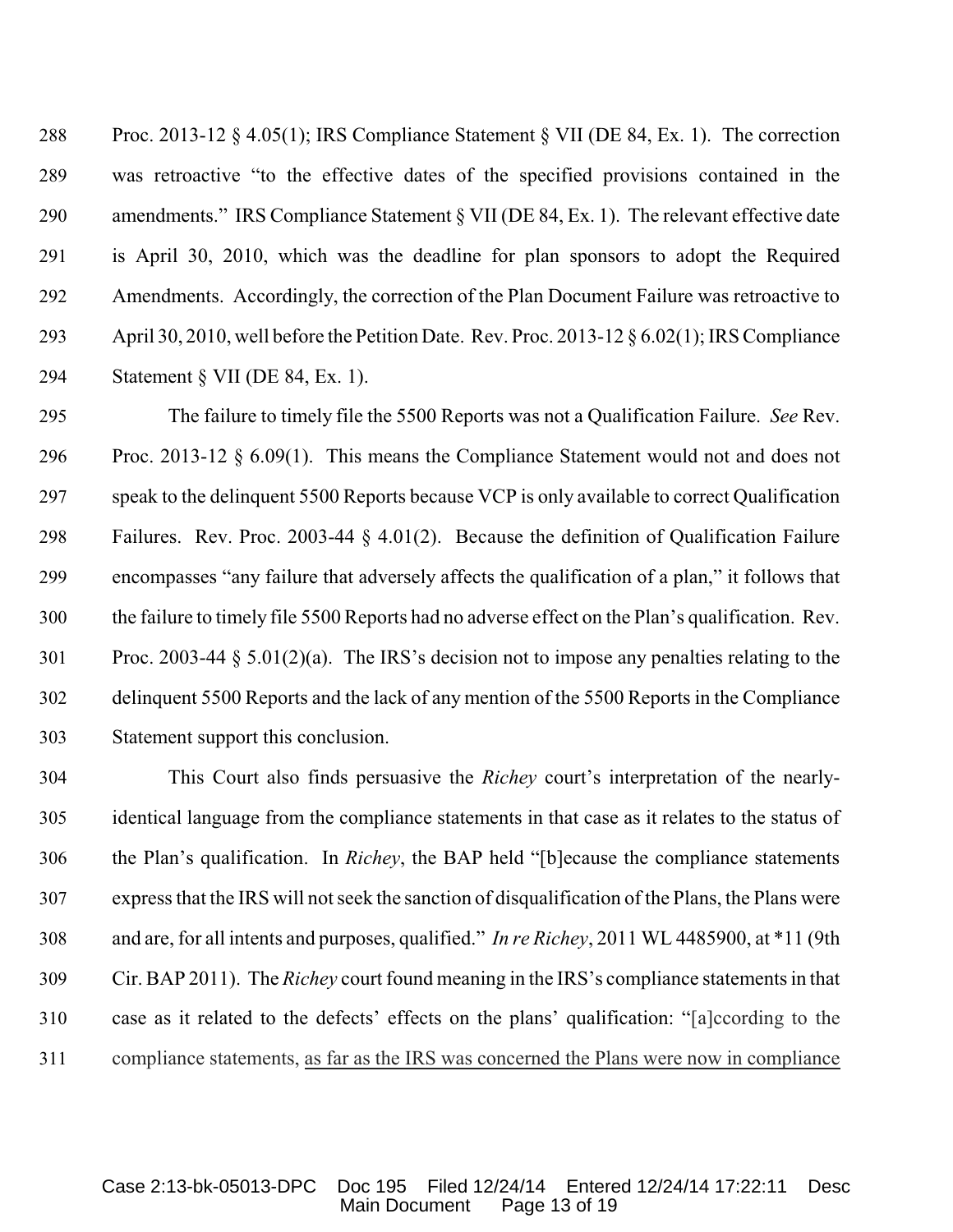# with the IRC and, actually, were never considered "disqualified" at any point in time." *Id.* (emphasis added).

 In the case at bar, the IRS's Compliance Statement did not indicate the Plan would have been disqualified absent the VCP File. The IRS saw no need to disqualify the Plan or to even assess a penalty for the apparently minor Plan Document Failure. Significantly, the Plan was never disqualified which means that it was, at all relevant times, qualified. Since the Plan was a qualified plan, the Plan Document Failure could be corrected by submitting the 2013 Adoption Agreement via VCP. Rev. Proc. 2013-12 § 4.05(1).

 In *Jacobson,* the Ninth Circuit notes a court must review a debtor's claimed exemption in the context of the entire law applicable to the claimed exemption on the date the bankruptcy was filed in order to determine whether the exemption applies. *Jacobson* at 1199. In that case, the court found that, while the homestead exemption claimed by the debtors was valid at the date of their bankruptcy petition, the applicable state homestead exemption statute required timely reinvestment of proceeds realized from sale of the homestead. Where the debtors failed to timely reinvest sale proceeds following their post- petition sale of their homesteaded property, the proceeds lost their exempt status. *Jacobson* supports the proposition that the Debtors' exemption "snapshot" taken at the Petition Date must be viewed in the larger context of the rights and duties supplied by the applicable exemption statutes. Here, applicable federal retirement plan exemption laws afford the Debtors an opportunity to cure Petition Date defects in the Plan by participation in VCP. The Plan's Petition Date Document Failures were corrected post-petition and such corrections were applied retroactive to April 30, 2010.

 The Debtors argue the Bryan Cave law firm and the Plan's CPA's are to blame for failing to inform them of the need to amend the Plan by April 30, 2010 and for failing to prepare and timely file the Plan's 5500 Reports. The Court received no admissible evidence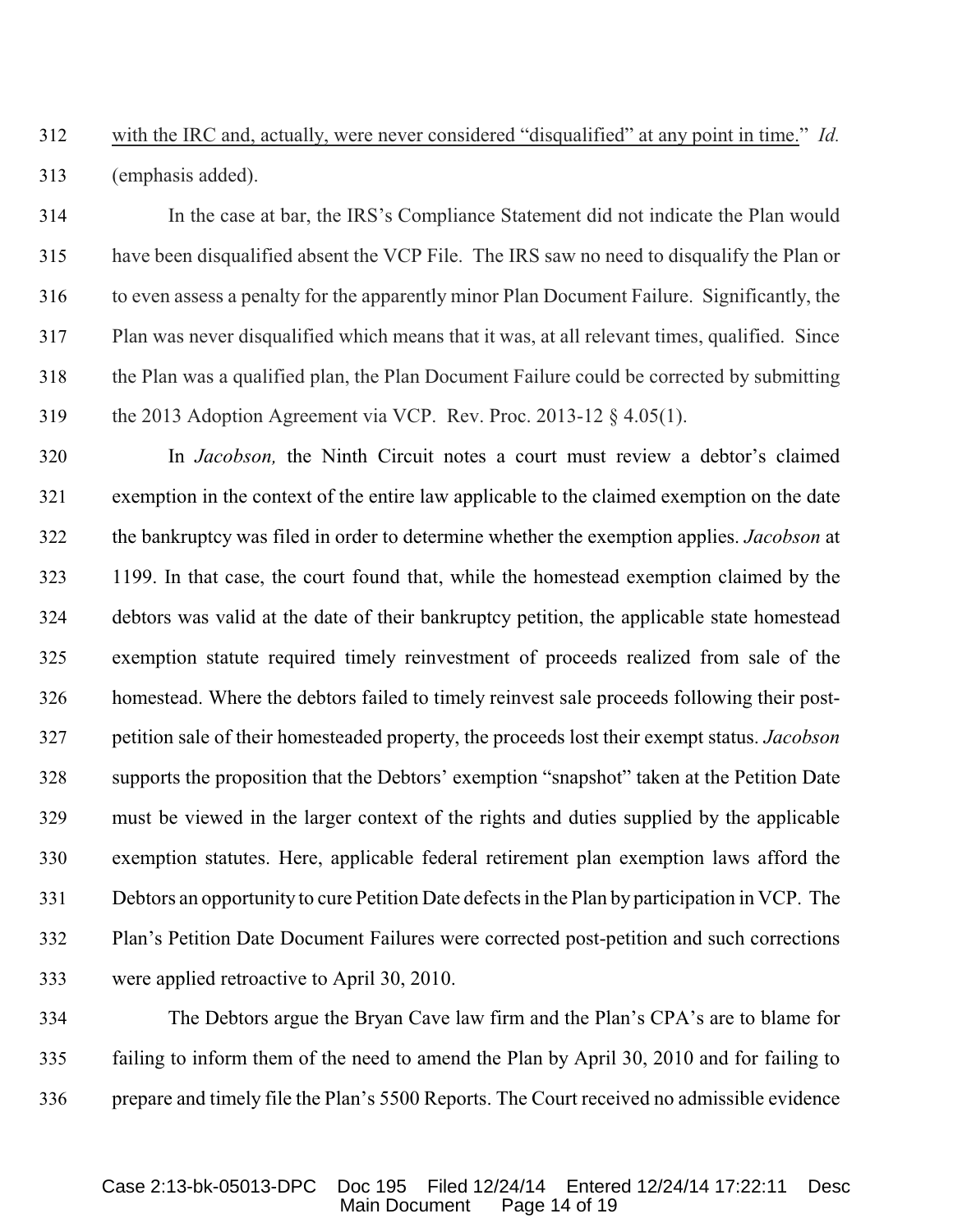as to either point. Nevertheless, the Court finds that it need not find who is to blame for these failures in order to resolve the issues presented to the Court.

 The Debtors' Petition Date right to participate in VCP and to benefit from VCP's retroactive correction of Qualification Failures defeat the Bank's contention that the Plan was not qualified on the Petition Date. For this Court to rule otherwise would be to deprive Debtors of lawful rights which they possessed on the Petition Date.

- 
- 

### **(b) The Plan Had Received a Favorable Determination on the Petition Date**

 The Bank argues that because Debtors had not amended the Plan to adopt the Required Amendments on the Petition Date, the Opinion Letters do not apply to the Plan and Debtors cannot rely on them as supplying a favorable determination.

 The post-petition Compliance Statement's retroactive application defeats the Bank's argument. When the IRS issued the Compliance Statement, the proposed corrective actions, including executing and submitting the 2013 Adoption Agreement, brought the Plan into compliance with the IRC, effective as of April 30, 2010. Rev Proc. 2013-12 § 4.05(1); IRS Compliance Statement § VII (DE 84, Ex. 1). Accordingly, Debtors could retroactively rely on the Prototype Plan's 2002 and 2008 Opinion Letters as favorable determinations for the Plan as of April 30, 2010, up to and through the Petition Date. Rev. Proc. 2005-16 §§ 19.01, 19.04. Because the Plan was qualified (and was never disqualified) and had received a favorable determination effective on the Petition Date, the Code presumes that the Plan is exempt from the property of the estate. 11 U.S.C. § 522(b)(4)(A).

#### **(c) The Bank Failed to Rebut the Presumption**

 In light of the Compliance Statement's retroactive application, the Plan was qualified on the Petition Date. The Bank had the burden of rebutting the §522(b)(4)(A) presumption. The Bank failed to carry its burden.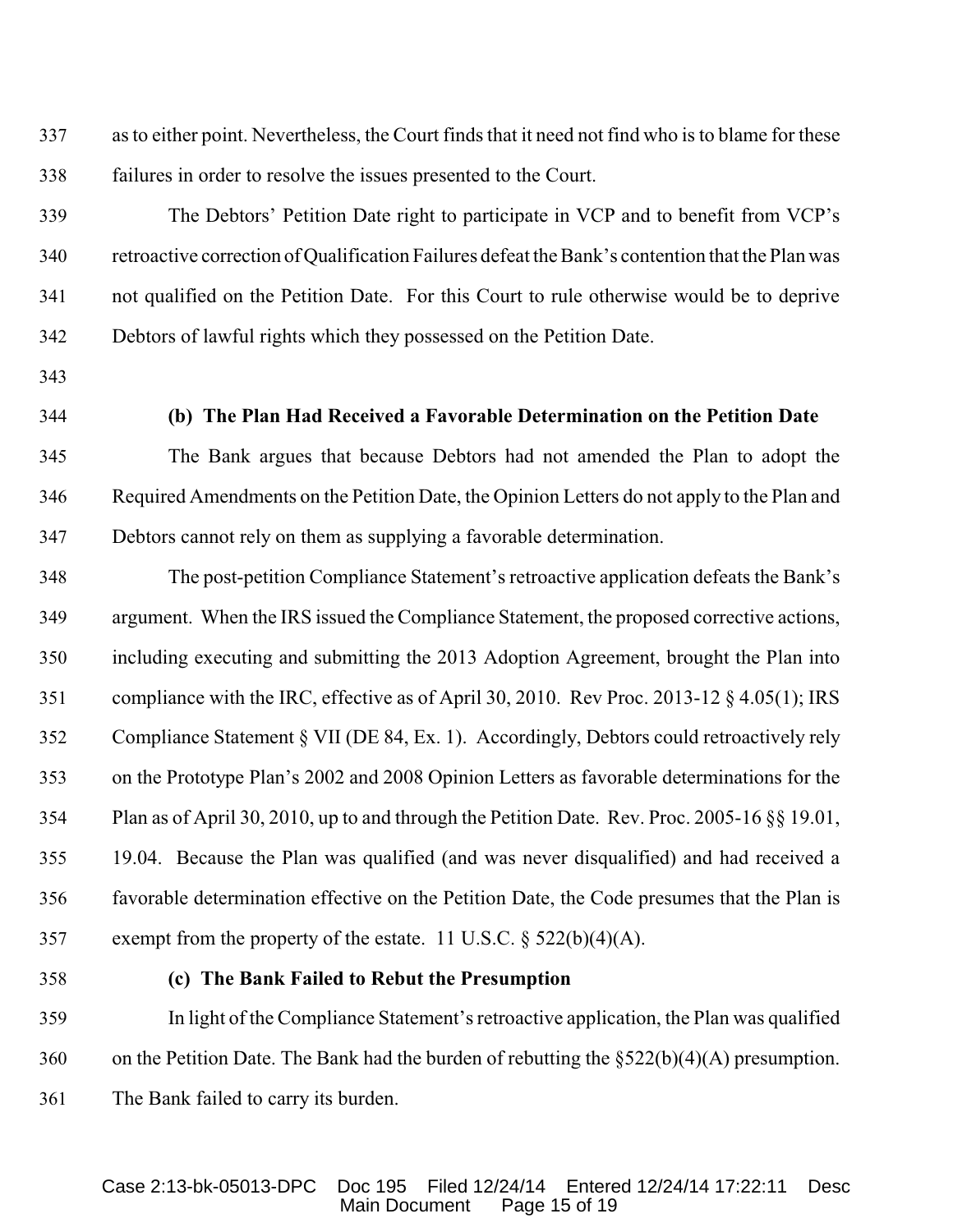In addition to the law and facts already discussed, the Court heard convincing evidence arguing against disqualification even if the Plan had neither been qualified nor received a favorable determination on Petition Date. For example, both parties' experts, Michael Pietzsch and David Heap, testified that the IRS generally disfavors plan disqualification as a sanction. Debtors argue, and the Bank concedes, that the Plan had no Operational Failures. In cases where the IRS disqualified a plan, it has usually been where a plan's Operational Failures rose to the level of egregious bad acts and flouting the intent of the IRC. For example, in the *Bauman* case the court points to many egregious acts by the debtor, including illegally funding \$1.2 million in plan contributions from sources other than the plan sponsor, most of which came directly from the debtor himself. *In re Bauman*, 2014 Bankr. LEXIS 742 (Bankr. N.D. Ill. 2014). The Bank concedes that there were no loans, improper investments, or any such bad acts regarding operational aspects pertaining to the Plan.

 Debtors argue there is no precedent for plan disqualification solely on the basis of a Plan Document Failure. The Bank does not provide, and acknowledges that it did not find, any such precedent. Debtors also argue there is no precedent for plan disqualification on the sole basis of failing to timely file 5500 Reports, or on the combined bases of a Plan Document Failure and delinquent 5500 Reports. Again, the Bank does not provide, and acknowledges that it did not find, any such cases.

 Contrary to the Bank's arguments, the weight of the evidence supports Debtors' contention that the IRS's attitude toward plan defects, especially the specific defects at issue in this case, is fairly forgiving. This is evident by the variety of programs available to cure defects under EPCRS, including VCP, for a reduced sanction or for no sanction whatsoever. The IRS's stated principles of EPCRS include language implying a degree of leniency when plan sponsors act in good faith and make voluntary corrections. *See* Rev. Proc. 2003-44 §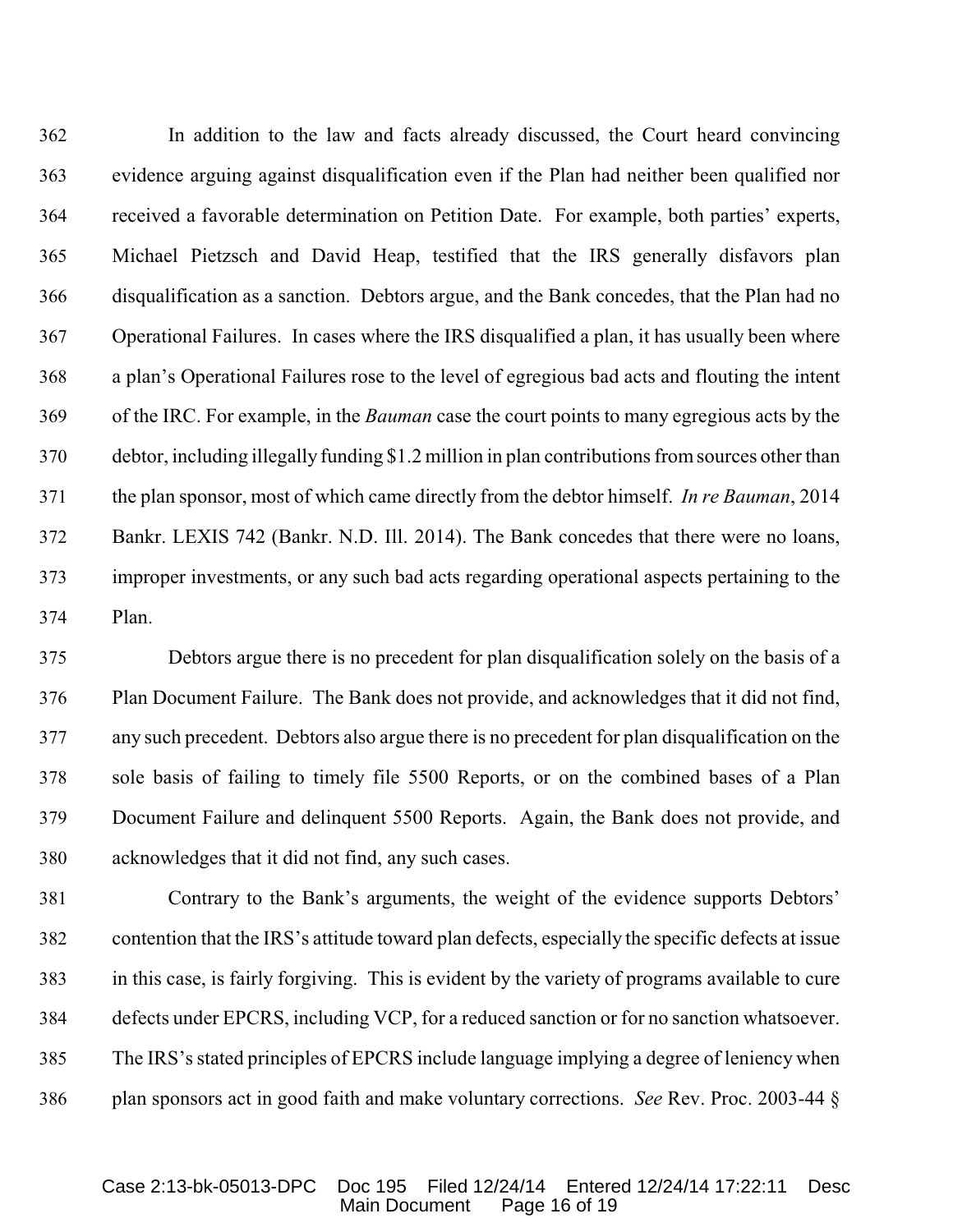1.02. The foregoing attitude is also evidenced by the creation of the Pilot Program, and the fact that the IRS essentially granted the Plan relief under the Pilot Program even before it existed.

 Even if the Plan had not received a favorable determination, Debtors would have been entitled to the §522(b)(3)(C) exemption. The Plan had not received a prior adverse determination from a court or the IRS. Further, the Court finds the Plan was in substantial compliance with the IRC. This finding is supported by (1) the IRS's decision not to penalize the Plan for either the Plan Document Failure or the delinquent 5500 Reports, (2) the lack of any precedent for plan disqualification solely on account of a Plan Document Failure or a Plan Document Failure coupled with delinquent 5500 Reports, (3) the absence of any Operational Failures or other bad acts relating to the Plan's administration, and (4) the creation of the Pilot Program to address the issue of employers not timely filing 5500 Reports. As to this final point, it is worth noting that Debtors' expert testified to confusion even among CPAs and professional plan administrators regarding the necessity and/or timing of filing 5500 Reports for single-participant plans. *See* Amended Pietzsch Affidavit, ¶ 26, 22:9-13.

 Finally, this Court asked the parties to brief the question of whether Ms. Gilbraith, on behalf of her marital community, could declare the Plan's assets exempt where she was not materially responsible for any non-compliance by the Plan. This Court received no evidence to the effect that Ms. Gilbraith was at all responsible for any Plan non- compliance issues. Rather, she had no connection with the Plan whatsoever, except that the Plan's assets were and are part of the marital community that exists between the Debtors. While this Court's findings above render this issue moot, the Court nevertheless finds that, if the Plan was not in substantial compliance at times relevant to the question, Ms. Gilbraith's right to declare as exempt her marital community's interests in the Plan could not be defeated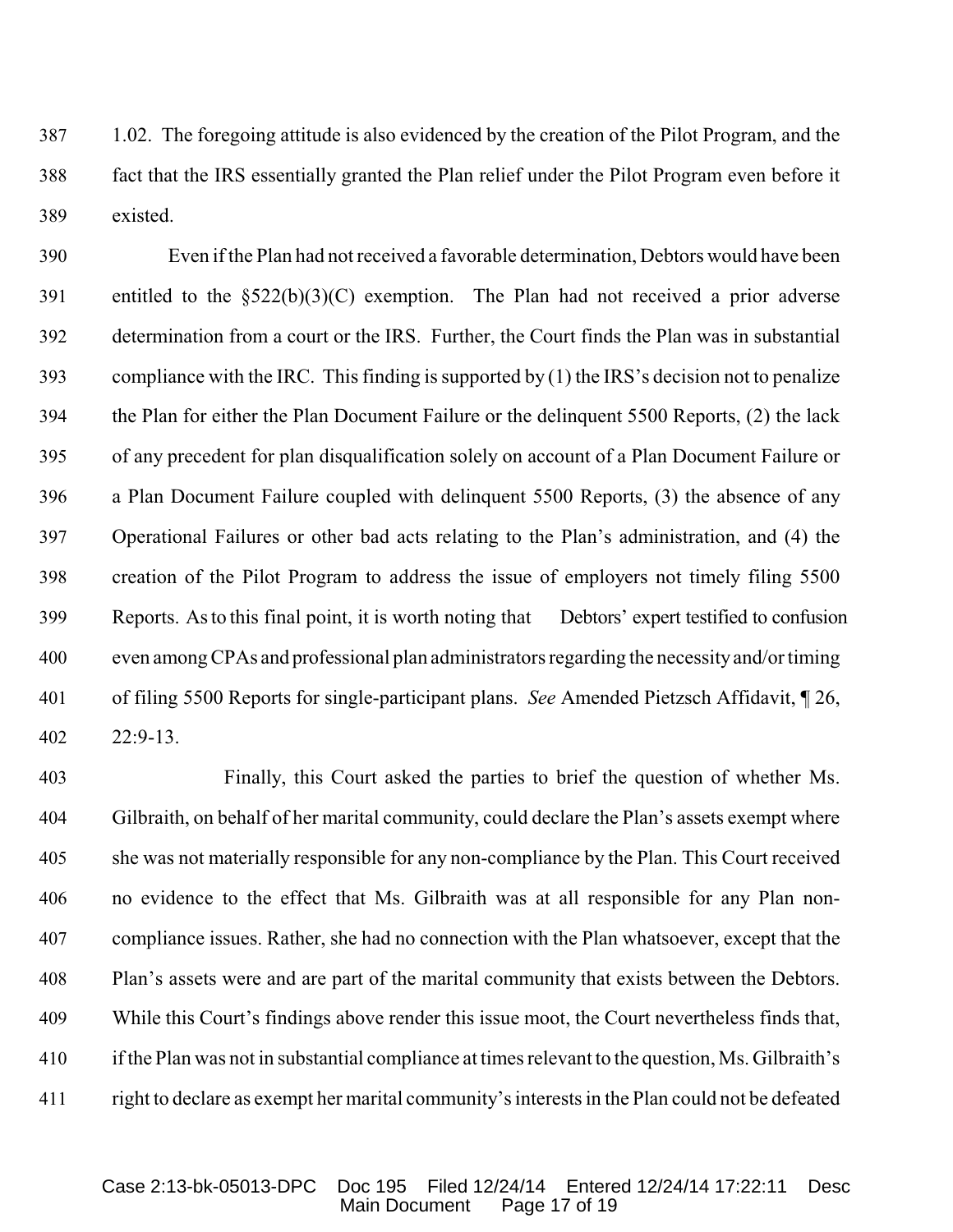by any culpability Mr. Gilbraith may have had in such non-compliance. To hold otherwise would run contrary to the principle that exemption declarations must be construed liberally in favor of a debtor.

### **VI. Conclusion**

 The post-petition VCP correction of the Plan Document Failure was retroactive to April 30, 2010. Since there was no other Qualification Failure, the Plan was qualified on the 419 Petition Date under IRC §401(a). The Plan had received a favorable determination that was effective on the Petition Date because Bryan Cave had received 2002 and 2008 Opinion Letters for the Prototype Plan on which the Debtors could rely. The Plan is presumed exempt under §522(b)(4)(A). The Bank failed to rebut the presumption. Even if it could be said there was no favorable determination under IRC §7805, this Court finds the Plan was in substantial compliance with the IRC. Finally, if the Plan was not in substantial compliance within the meaning of §522(b)(4)(B)(ii)(I), Ms. Gilbraith was not materially responsible for such non- compliance so she successfully declared her marital community's exemption in the Plan's assets.

- Accordingly, **IT IS ORDERED** overruling the Bank's Objection to Debtors' Asserted Exemption of the Plan assets.
- 
- 
- **So ordered.**
- Dated: December 24, 2014
- 
-